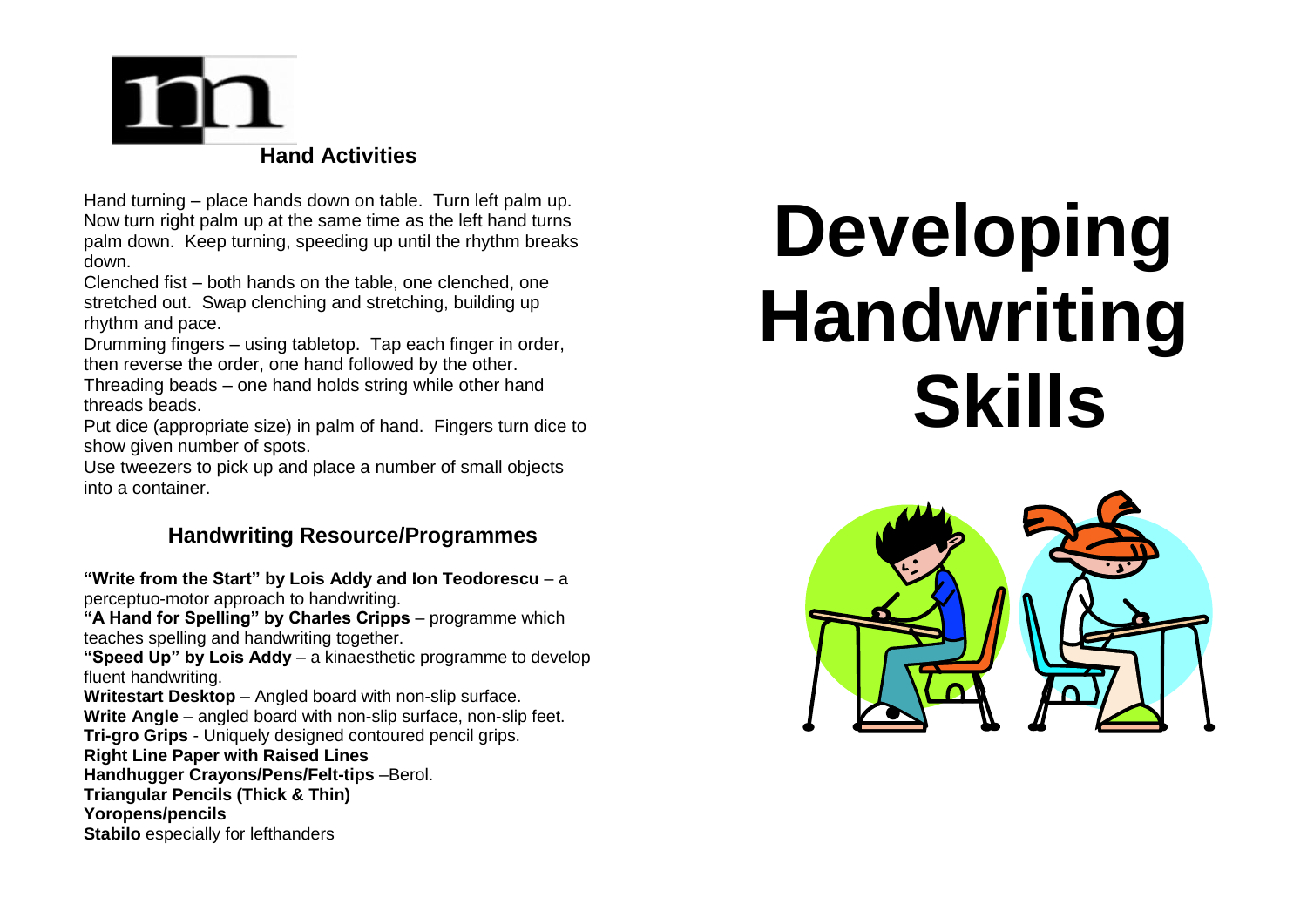### 10 **Handwriting Difficulties**

Observable Characteristics:

Letter sizes vary in height Slant of letters irregular Reversals, inversions, fragmented Mirror writing No regularity of spacing Margins increase Head almost on the table Shoulders hunched Awkward pencil grip Complains of aching wrist or hand



#### **Classroom Adaptations**

Teach cursive writing early

Consider a sloping surface

Provide templates for paper slant

Try out a variety of pencil grips, pens and pencils

Consider paper with raised lines or with coloured lines - **Taskmaster** 

On the blackboard, mark the beginning and end of each line

with a shape or number

Limit copying from the board





When writing in books, use green and red spots to show start and finish

Furniture sizes – with adaptations Hand aerobics Use on-screen word and sentence banks e.g. Clicker 4

Hand and finger exercises / rhymes / activities Air tracing beginning with circular movements Mazes and pathways Dot-to-dot Finger painting Sand / lentil tray to trace letters or words Trace letters on table or hand Whiteboard and dry pens Use of wrist weights to help increase pressure Light-up pens to reduce pressure Carbon paper sandwich to reduce pressure Typing tutor – computer based Dycem non-slip matting

#### **Activities to Encourage the Development of Fine Motor Control**

#### **Finger Exercises**

Sit at a table. Move fingers as if playing fast music on the piano.

Sit with heel of hands together with fingers curled, fingertips apart. Touch corresponding tips one at a time. Try and do it faster and faster.

Use playdoh to squash and roll.